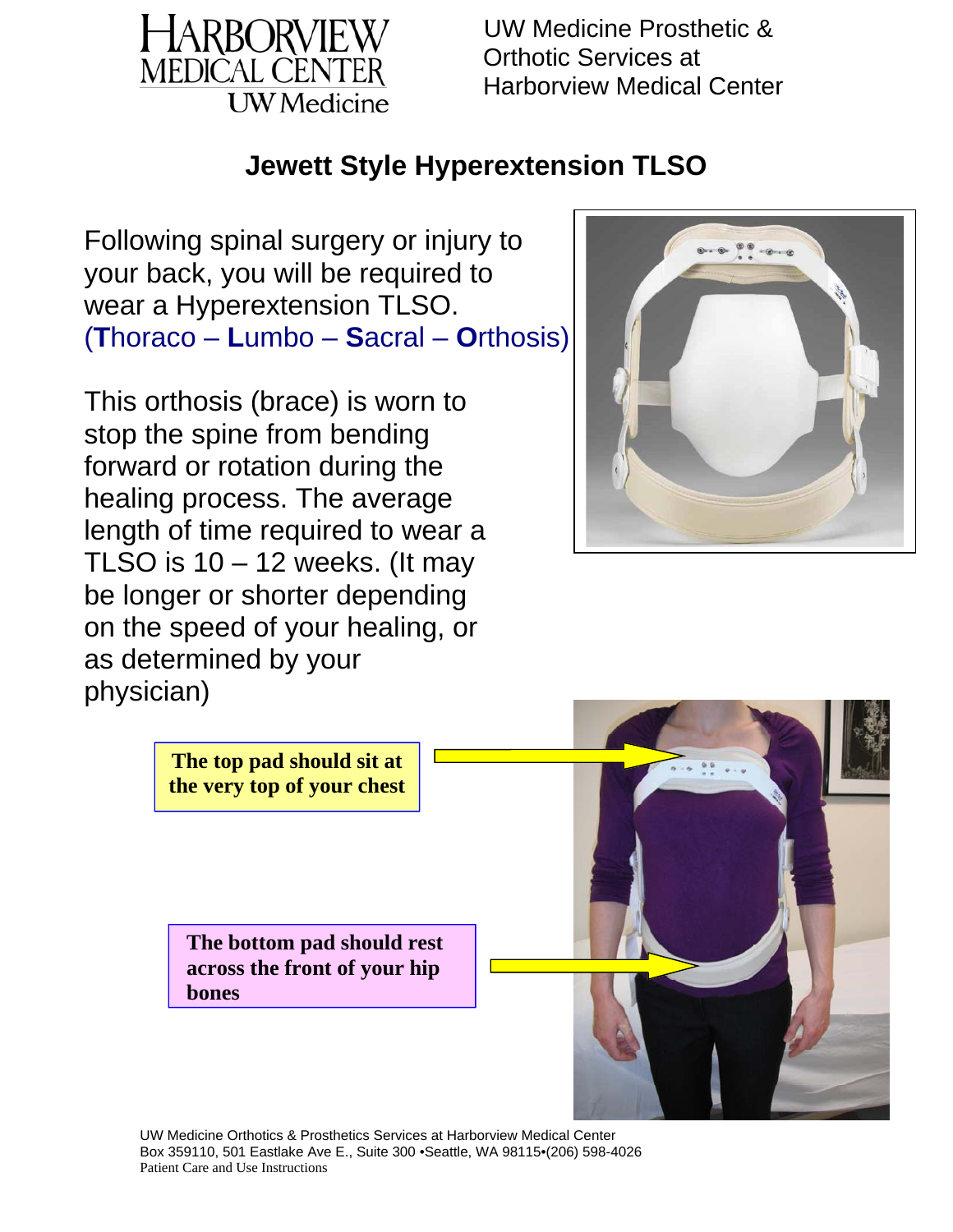

You should be able to sit

orthosis (brace)

normally while wearing the



Proper tightness occurs when the brace can not be lift away from your body while lying on your back



The back pad should rest at arch of the low back.



To attach the back strap, first apply the buckle to the button on the right side. Then...

..Then tighten by closing the lever on the left side, Accidental/inadvertent unbuckling is a sign that the strap is too loose.



UW Medicine Orthotics & Prosthetics Services at Harborview Medical Center Box 359110, 501 Eastlake Ave E., Suite 300 •Seattle, WA 98115•(206) 598-4026 Patient Care and Use Instructions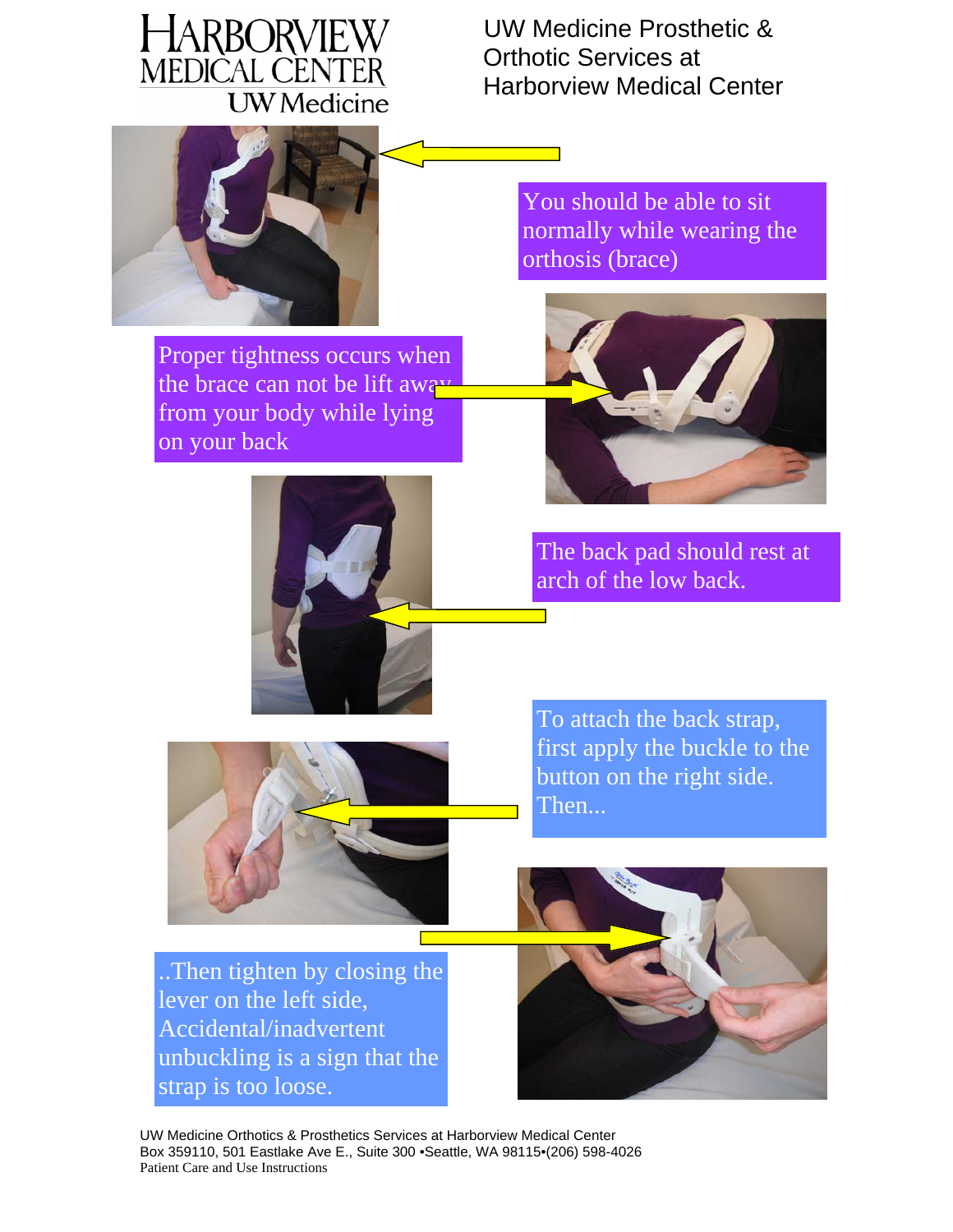

### **BATHING:**

You may not shower until approved by your physician. When you have been given clearance to shower, you will typically shower with your brace ON (with a shower chair for balance preferably).

Once cleared to shower, you must shower with your brace ON or as instructed by your physician.

#### If given Clearance to shower with your brace off:

1. Lie down and remove the brace by removing the front first and log rolling to remove the back.

2. Remove your T-shirt.

3. The brace itself can be cleaned daily with washcloth wet with soap and water. Rubbing alcohol can be used to disinfect the brace and is recommended once per week. Allow the brace to dry completely before reapplying.

## **SKIN CARE:**

• You must keep your skin clean and dry.

• Avoid lotions, creams and powders on your skin under the brace. Cornstarch powder only can be used if necessary.

• Your skin needs to be checked frequently. If you have a painful or red area, it may be due to improper positioning of the TLSO: Reapply the brace lying down and observe the skin again in 1-2 hours. If the painful or red area does not go away after repositioning, your brace may need to be adjusted. Contact the Orthotics & Prosthetics department at: (206) 598–4026. Indicate that you need an adjustment to your TLSO. You will be seen as quickly as possible and given instructions on where to go to have this adjustment made.

If you have an open area from pressure or any irritation from the brace on the incision, you need to contact a nurse. You will be seen by the nurse as well as the orthotist for an adjustment to the brace if necessary.